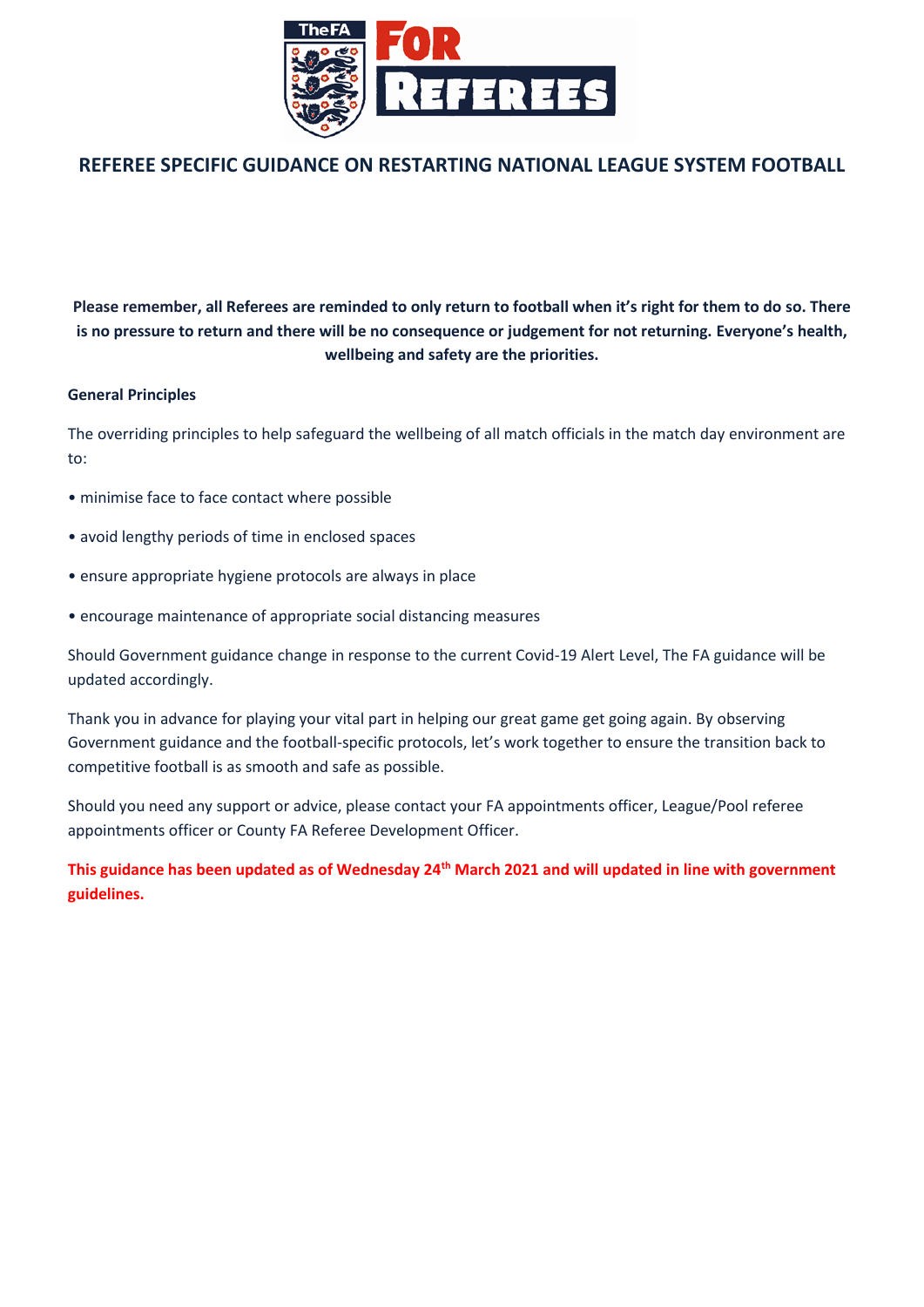### **Before the match**

Every match official should check for symptoms of Covid-19 in line with current UK Government guidance and take their temperature before leaving home for the game and no later than 5 hours before the designated kickoff time. If the match official is symptomatic and/or living in a household with a possible Covid-19 infection, or aware that their temperature exceeds a recorded temperature of 37.8 degrees, they must advise the relevant appointments officer immediately that they are unable to fulfil the appointment.

In addition, any participants who have been asked to isolate by NHS Test and Trace because they are a contact of a known Covid-19 case, must not exercise outside their home or garden and must not exercise with others. Noone should leave home to participate in football if they, or someone they live with, has any of the following:

- $\circ$  A high temperature (above 37.8 $^{\circ}$ C);
- o A new, continuous cough;
- o A loss of, or change to, their sense of smell or taste.
- All match officials are required to travel separately in their own vehicle, unaccompanied, directly to the stadium on the day of the match. If within your household or social bubble there are other match officials appointed to the same game, you can joint travel with them. The use of public transport is not currently recommended, but if essential a face covering must be worn. This will be reviewed along with government guidance. Any transport or accommodation questions or specific circumstance cases should be directed to the appointment officer.
- Match Officials are expected to arrive at the stadium no later than 75 mins before kick off.
- Social distancing should be maintained at all times, where possible. Where not possible, 'onemetre plus' distancing should be observed.
- Should a Referee Developer (Observer, Coach etc.) be appointed or attending the fixture, there should be no contact with the Match Officials.
- The Referees pre-match instructions should take place outdoors, whilst maintaining social distance.
- The Covid-19 officer of each club must provide a safety briefing to the Match Officials before the commencement of any fixture.
- Where possible, arrangements will be made for the payment to be paid electronically. Match Officials should agree with the home club in advance of matchday whether payment will be by cash or BACS / Electronic payment. If payment is by BACS / Electronic payment, a payment timeframe should be agreed, up to a maximum of 48 hours post-match. If payment is not received within the agreed timeframe, Referees should contact the appointments officer.
- Referees should wear face coverings upon arrival at the ground and at all times until they start their warm up.
- Match Officials should agree with both clubs for a designated warm up area, as per the below diagram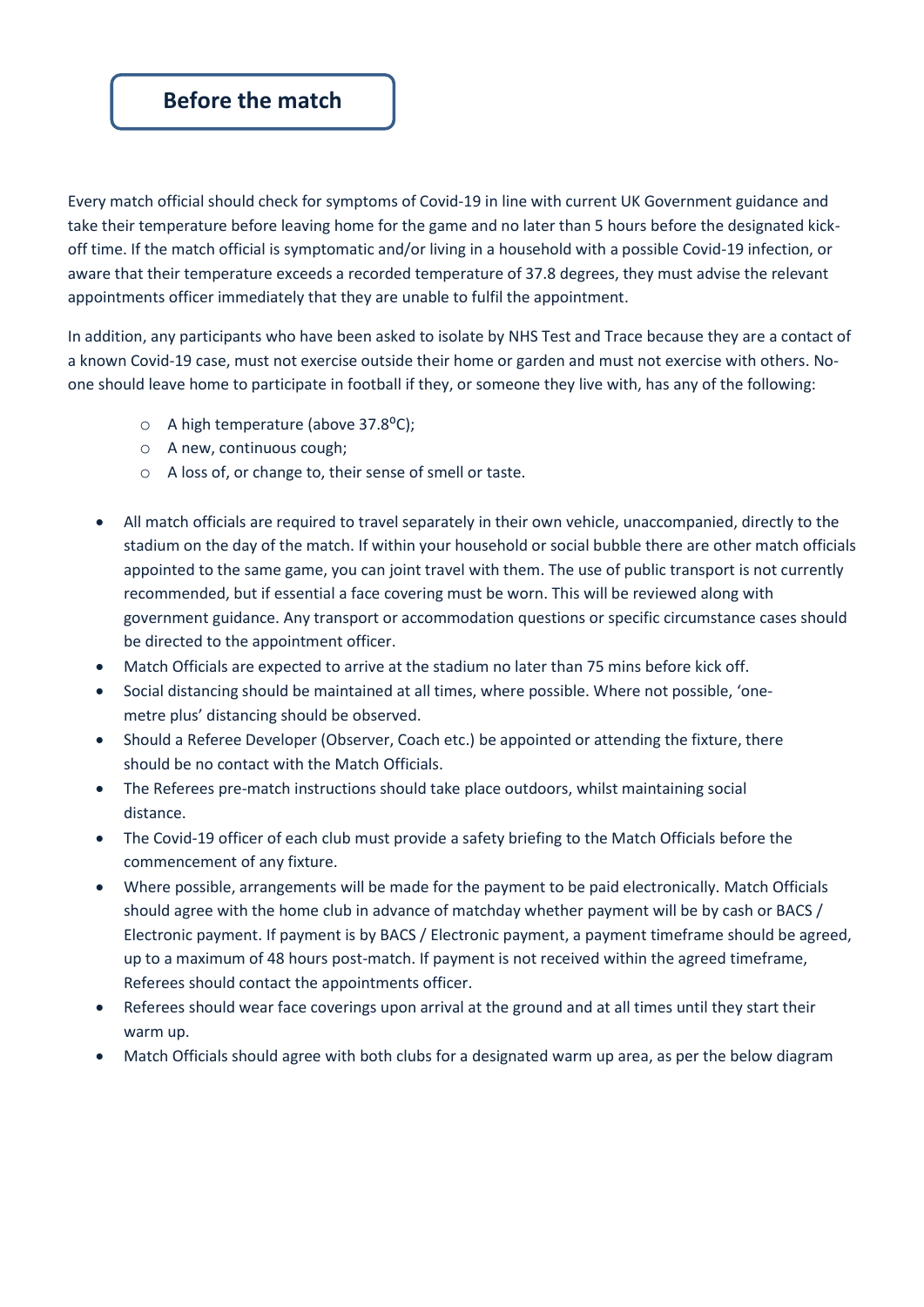

Social distancing measures should continue to be observed during the warm up

- Referees are advised to bring their own drinks and refreshments, in a named container.
- **Match Officials are advised to arrive at the ground in match kit. As per government guidelines, changing rooms will not be available.**
- Referees may be asked by the home club or hosting venue to participate in track and trace.
- The exchange/collecting of any paperwork (teamsheets, expense cards etc.) should be done outdoors at a distance, with minimal contact. This could be by using other methods, such as a photo, email or text.
- Referees should clean Assistant Referee flags before and after use.
- It is the responsibility of each player to ensure that their equipment is in order and complies with the Laws of the Game. Assistant referees are required to perform a cursory visual check of the players' equipment at the changing room door as the players exit the changing rooms to enter the field of play. There should be no physical contact with the player or equipment.

Face masks will be worn by the assistant referees during this process.

AR1 to check 'Home Team' and AR2 to check 'Away Team'.

Once the check is completed the Referee and Assistant Referees should follow the walk out protocol as set out below observing social distancing measures where possible.



- The Respect hand shake pre match will be suspended until further notice
- Referees are encouraged not to handle the ball pre-match and use their feet or leave it to the teams.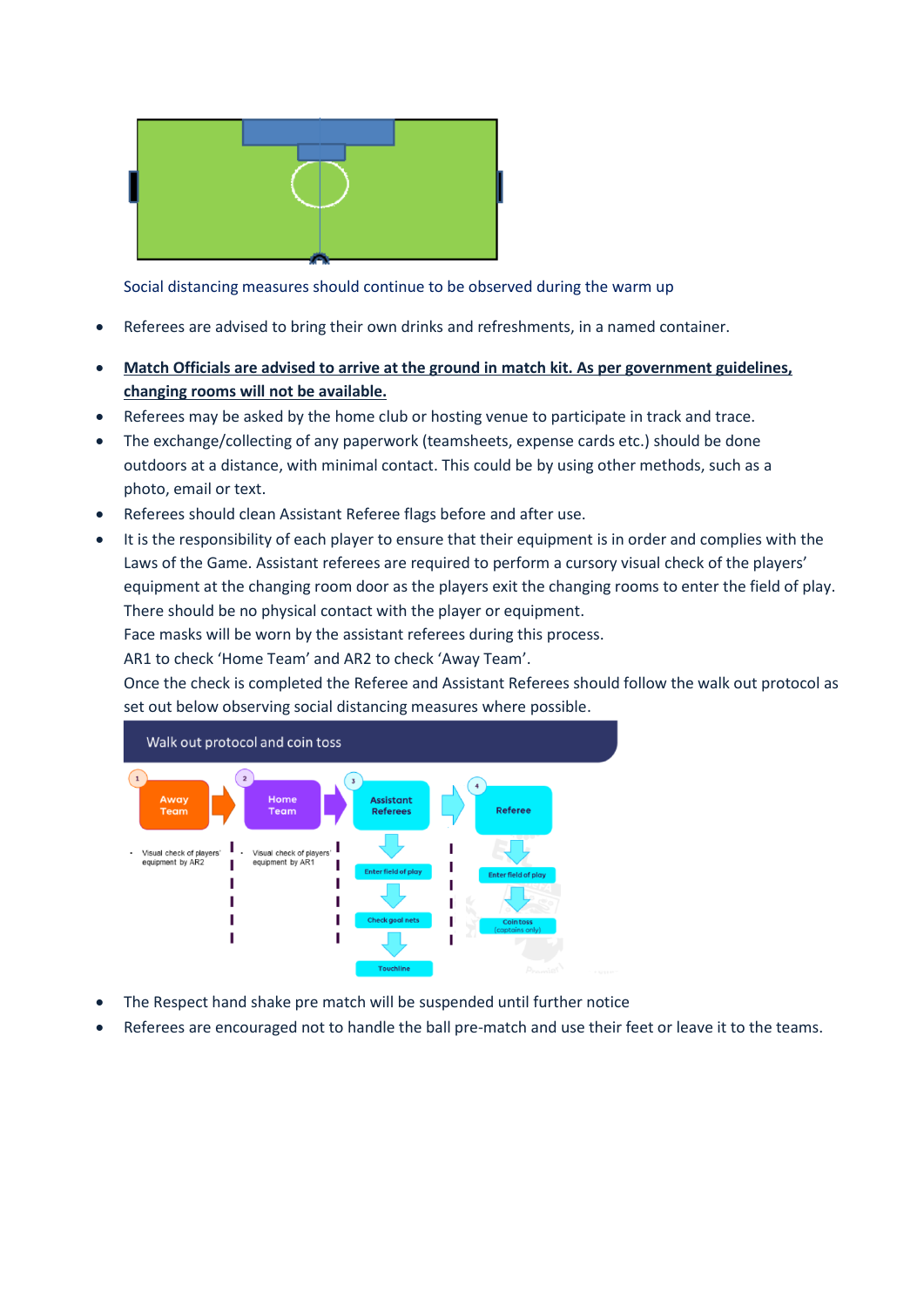## **During the match**

- Referees are encouraged to referee the game as 'normal', without overthinking situations. The Laws of the Game and practical application, including the decision-making principles remain unchanged. Whilst there will be certain guidelines to consider, the principles and DNA of English refereeing have not changed. Competitive contact match play is now permitted, however, in all settings before and after matches all participants should practise social distancing.
- Clubs will need to provide seating outside of the dugout in order to provide adequate social distancing for substitutes and coaching staff. Technical areas are allowed to be extended for this purpose.
- When speaking to players in play or at stoppages, Referees should observe 'one-metre plus' distancing. Interactions with Referees and Assistant Referees should only happen with players observing 'one-metre plus' distancing.
- When issuing misconduct (yellow/red cards), Referees should observe 'one-metre plus' distancing.
- In situations where players approach and surround a match official in a confrontational manner, the referee should take appropriate action at the time of the incident and report any surrounding to The FA in the normal way for their consideration. Referees are encouraged to respond strongly to any player or club official who encroaches into their or their colleagues personal space contrary to Government guidelines. This may include taking appropriate disciplinary action.
- Referees are asked to avoid spitting, as well as reminding the players of the same responsibility. However, spitting on the floor is not an act of misconduct, unless it is at someone when it is punishable with a red card, as per the laws of the game. Other acts of spitting or similar actions e.g. nose-clearing are strongly discouraged for all participants. No disciplinary action is required for a player, substitute or club official in the event that such a general spitting action takes place. If advice is offered and clearly ignored, then the referee should make specific mention in their match report to the competition
- Coughing at someone, in an extreme case, where the referee is certain that someone deliberately, and from close range, coughed into the face of an opponent or match official. The Referee should take action under the Law 12 'Using offensive, insulting or abusive language and/or gestures' – the action of moving the head/mouth towards someone and then coughing would fall within the 'spirit' and general definition of a gesture which is "a movement of part of the body, especially a hand or the head, to express an idea or meaning". If the incident was not severe enough to merit a sending-off (RC), a caution (YC) could be issued for 'unsporting behaviour – shows a lack of respect for the game'. However, Referees should not be looking to punish 'routine' coughing (in the same way that there is no disciplinary sanction for spitting which is not at someone); action can only be supported where it is clear it was a clear act against someone else.
- The substitution procedure must be conducted, observing 'one-metre plus' distancing.
- Injury management of players should be verbal and observing 'one-metre plus' distancing.